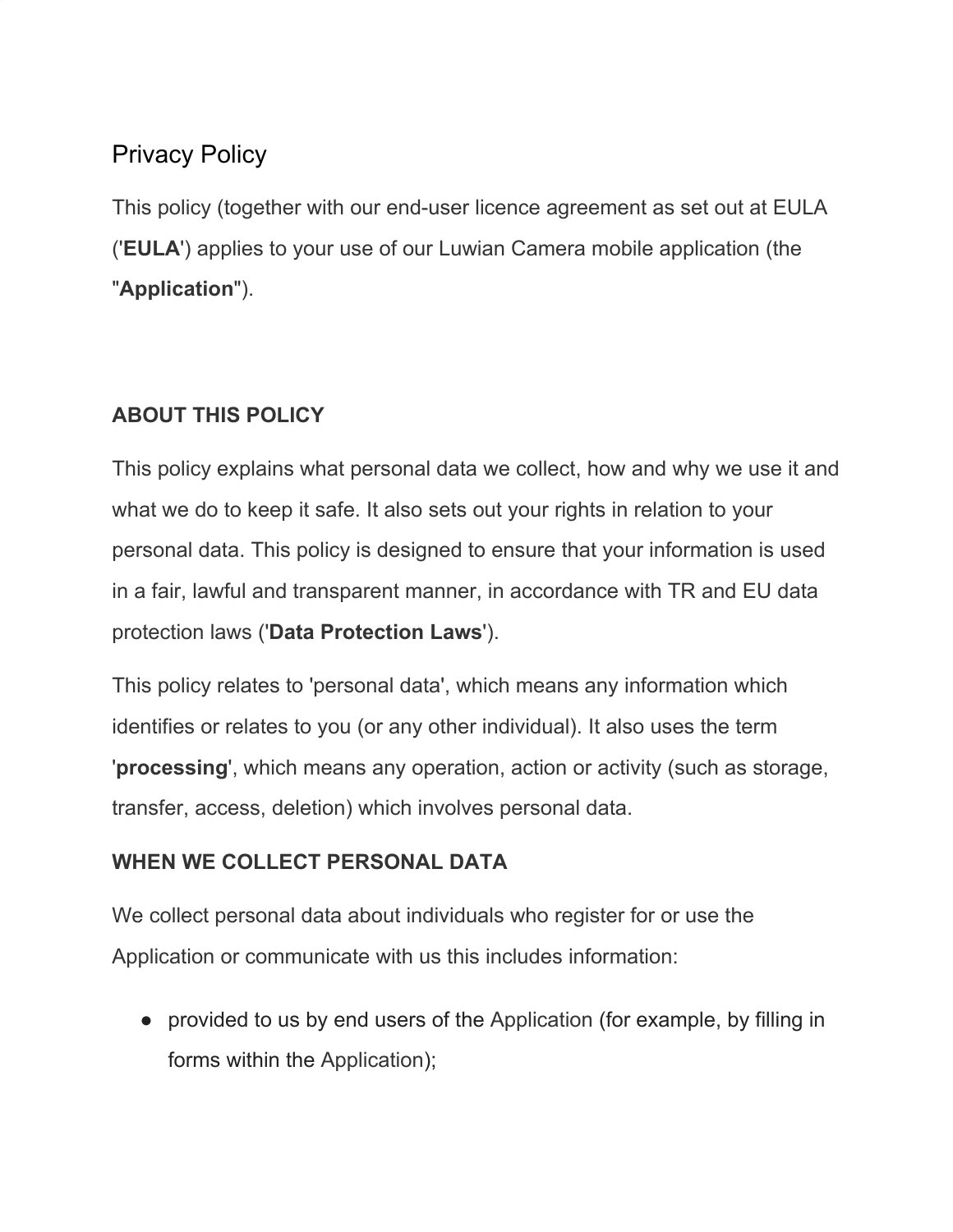• generated or collected during the course of using the Application;

For further details about the information collected from and generated by use of the Application, please see '*What personal data we collect and why*' (below).

# **WHAT PERSONAL DATA WE COLLECT AND WHY**

We collect the following information about individual end users of the Application:

- Information you provide when registering to use the Application (including name, email address and telephone number).
- Details of the device you use to access the Application which we use to optimise your experience of the Application.
- Information about the live video streams you watch.
- Any feedback or opinions you provide to us about the Application or our services.

We use this information because to the extent necessary in order fulfil our obligations under the EULA (i.e. to administer your account so you can access the Application content within it).

We also use information for our own lawful purposes, such as keeping proper records, administration of our business and in order to maintain and improve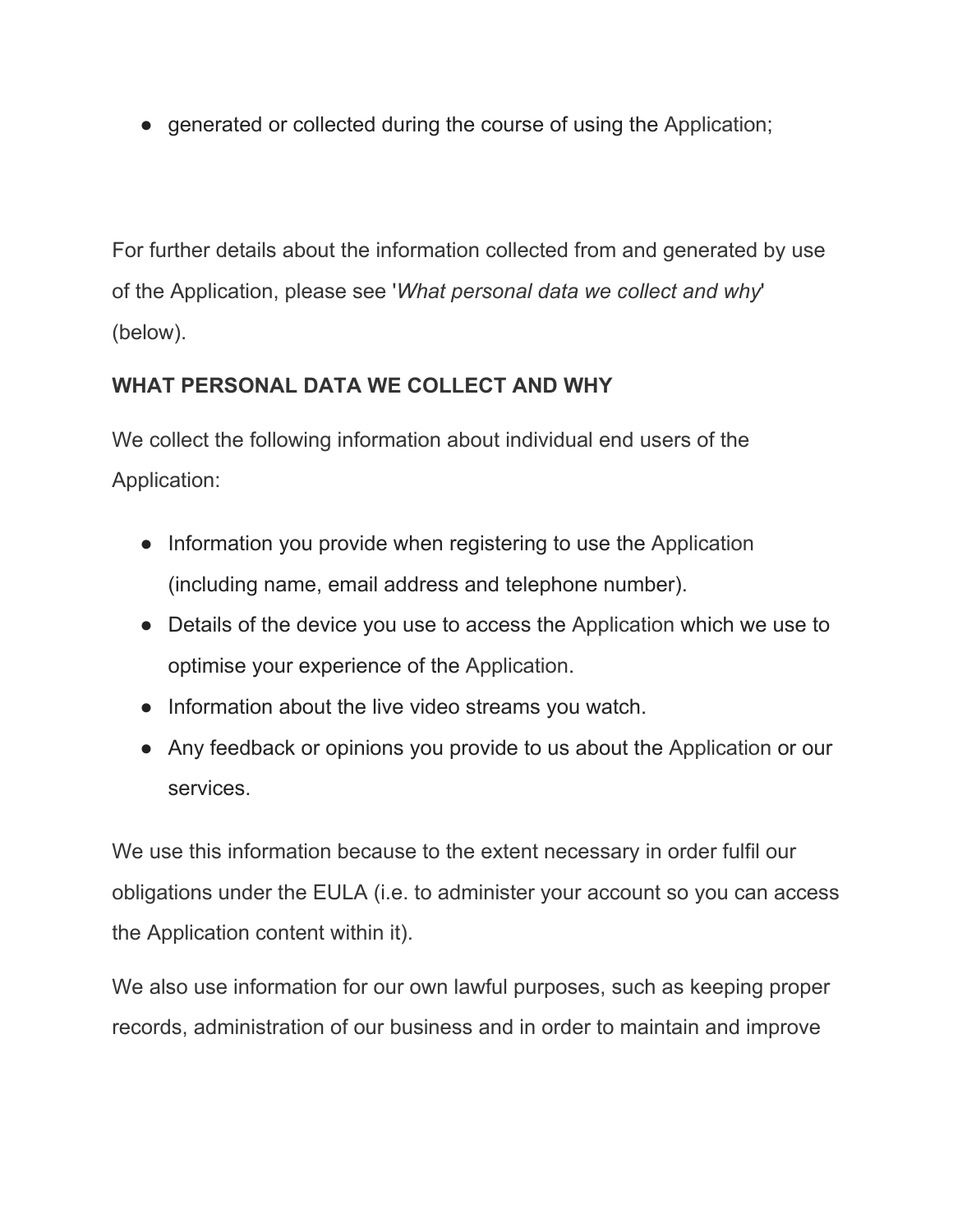Application and our services (which may involve the user of personal data and/or anonymised data).

In limited circumstances, we may use personal data on the basis of your consent. If we do so, we will always clearly ask for your agreement first. You are, of course, free to refuse this and we will inform you as to what (if any) consequences this might have. You can also withdraw consent at any time.

We may also collect anonymous information about Application users in order to optimise and improve the Application and our services This might include IP addresses, device details and the connection type (for example, the Internet service provider used). However, none of this information will by itself directly identify any particular user. We use this information to track visits and pages used on the Application.

#### **WHO HAS ACCESS TO YOUR PERSONAL DATA**

Personal data you provide to us will be kept private and confidential. Our employees and contractors will be able to access information to the extent necessary for us to use it for the purposes explained earlier in this policy (such as providing you with access to the Application and its materials).

We will not disclose or share your personal data other data controllers without your permission. The only exceptions to this are those set out above and where we are legally required to disclose information, or in the event our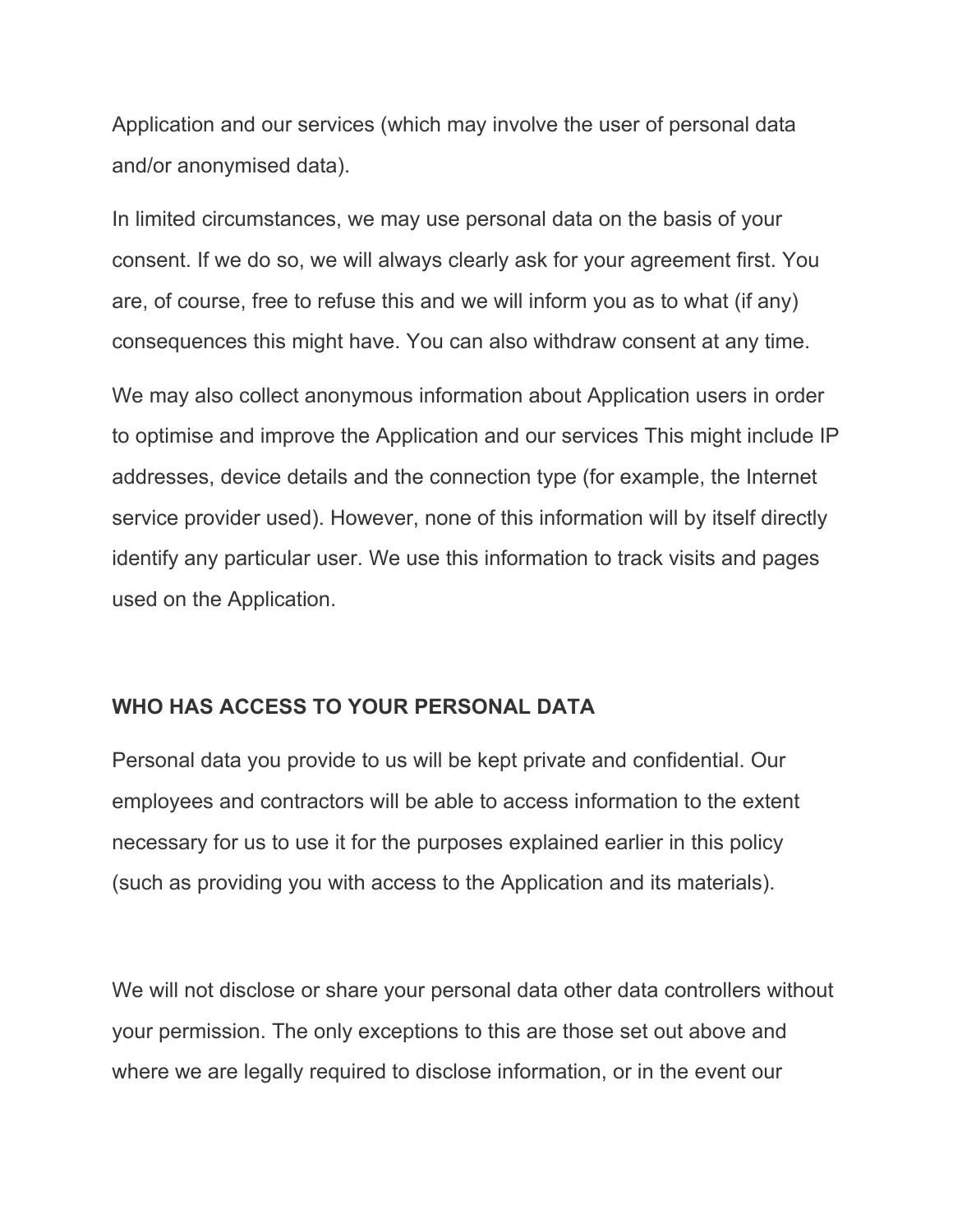business is sold and the Application and services are taken over by another company. We may also be required to share personal information with regulatory authorities in the event of an audit or investigation.

### **HOW LONG WE STORE PERSONAL DATA FOR**

We only retain personal data for as long as is necessary for the purposes described in this policy (or for related compatible purposes such as complying with applicable legal, accounting, or record-keeping requirements).

To determine the appropriate retention period for personal data, we consider the amount, nature, and sensitivity of the personal data, the potential risk of harm from its unauthorised use or disclosure, the purposes for which we process your personal data and whether we can achieve those purposes through other means, and the applicable legal requirements.

If you delete your account, or your licence to access the Application is terminated or expired then we will typically erase all information relating to you.

# **HOW WE KEEP PERSONAL DATA SAFE**

We have put in place appropriate security measures to prevent your personal data from being accidentally lost, used or accessed in an unauthorised way, damaged or destroyed, altered or disclosed. This includes both physical security measures (such as keeping paper files in secure, access-controlled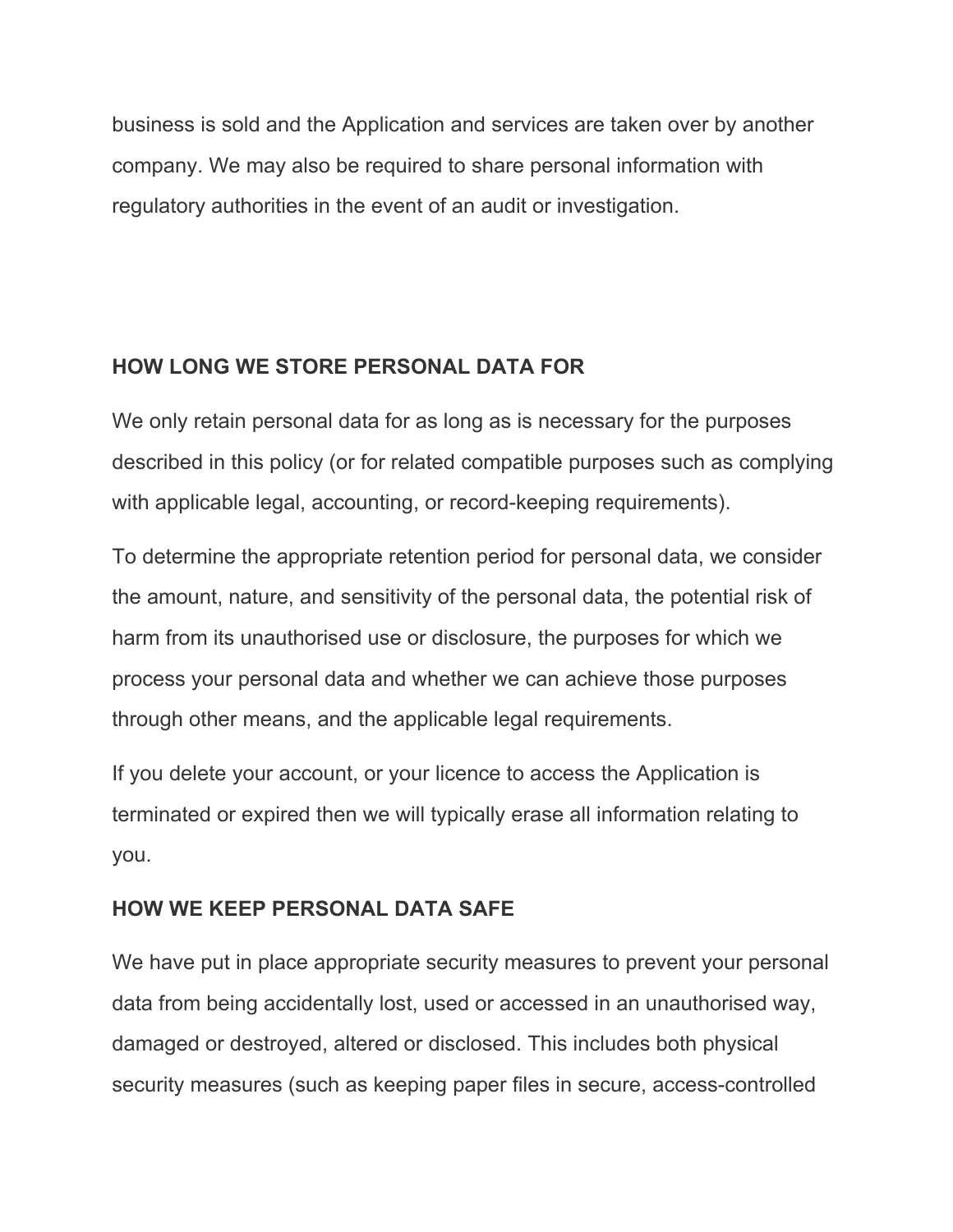premises) and electronic security technology (such as sophisticated encryption protocols, digital back-ups and anti-virus protection).

We have put in place procedures to deal with any suspected personal data breach and will notify you and any applicable supervisory authority of a breach when we are legally required to do so.

# **YOUR RIGHTS AS A DATA SUBJECT**

Data Protection Laws provide you with certain rights in relation to your personal data. These are as follows:

- **The right to access your personal data.** This enables you to receive a copy of the personal data we hold about you.
- **The right to request correction or completion of personal data.** This enables you to have any incomplete or inaccurate information we hold about you corrected.
- **The right to request erasure of your personal data.** This enables you to ask us to delete or remove personal data (though this may not apply where we have a good, lawful reason to continue using the information in question). You also have the right to ask us to delete or remove your personal data where you have exercised your right to object to processing (see below).
- **The right to object to processing of your personal data.** You can object to us processing personal data for legitimate interests purposes or for direct marketing.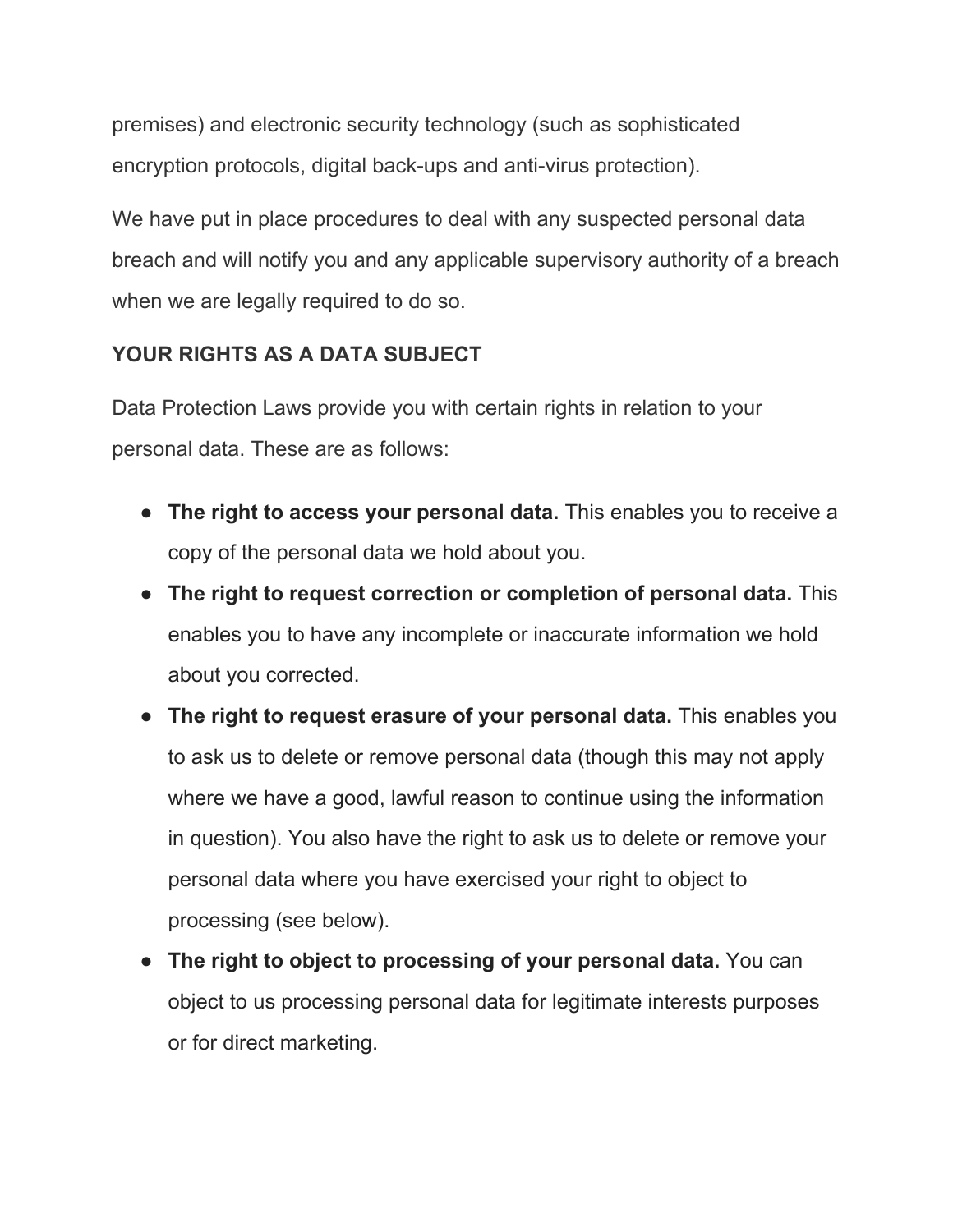- **The right to restrict how your personal data is used.** You can limit how we use your information (which means we'll restrict how we use the data so that it's stored securely and will typically only be accessed in case of a legal claim).
- **The right to have a portable copy or transfer your personal data.** We will provide you, or (where technically feasible) a third party, with a copy of your personal data in a structured, commonly used, machine-readable format. Note this only applies to automated information we process on the basis of your consent or in order to perform a contract.
- **The right to withdraw consent.** If we are relying on consent to process your personal data, you have the right to withdraw that consent at any time.

**Responding:** We try to respond to all personal data requests within one month. Occasionally it may take us longer than a month if your request is particularly complex or you have made a number of requests. Please also bear in mind that there are exceptions to the rights above and some situations where they do not apply.

We may need to request additional information from you to help us confirm your identity. This is a security measure to ensure that personal data is not disclosed to any person who has no right to receive it. We may also contact you to ask you to clarify your request.